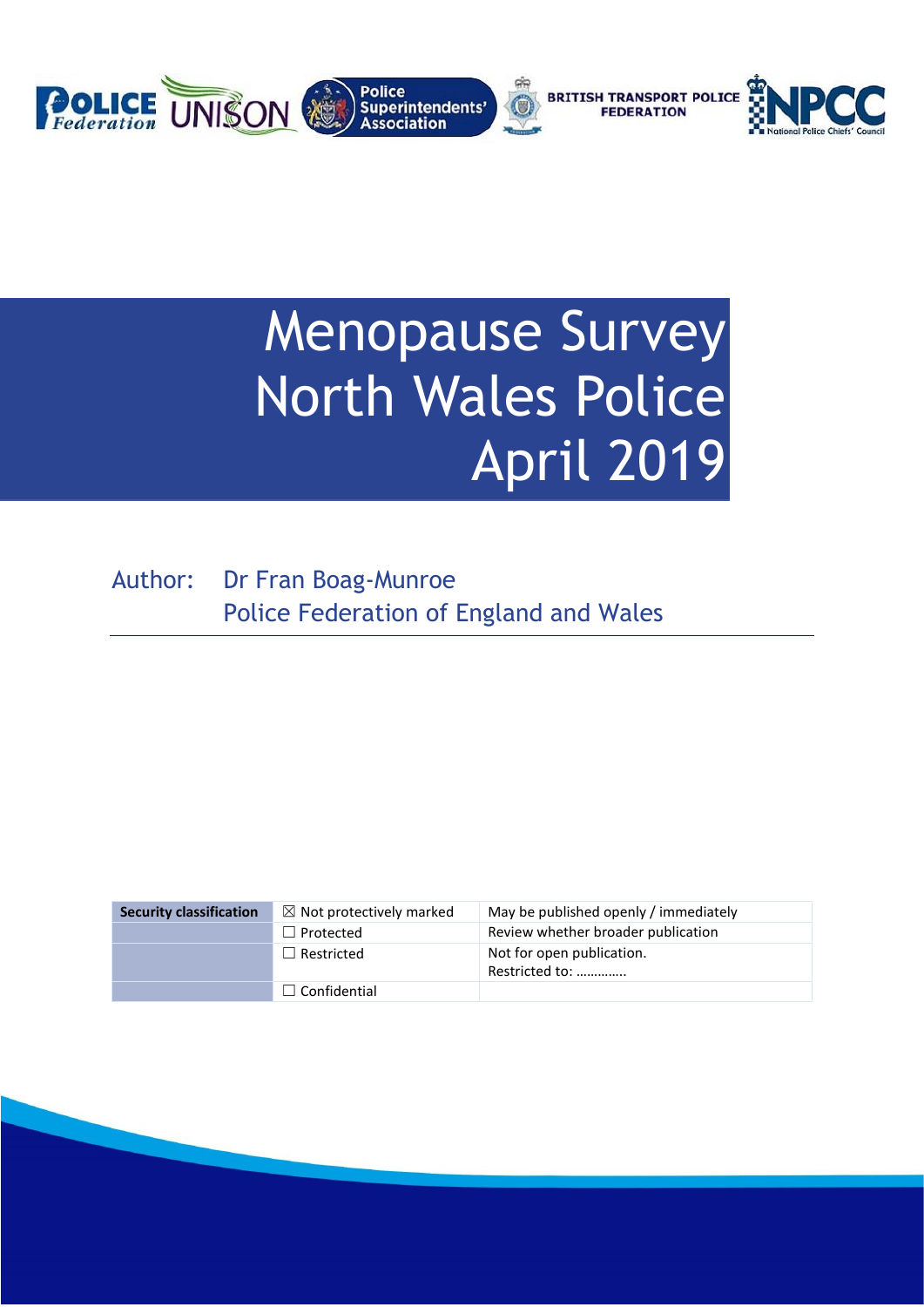## **Contents**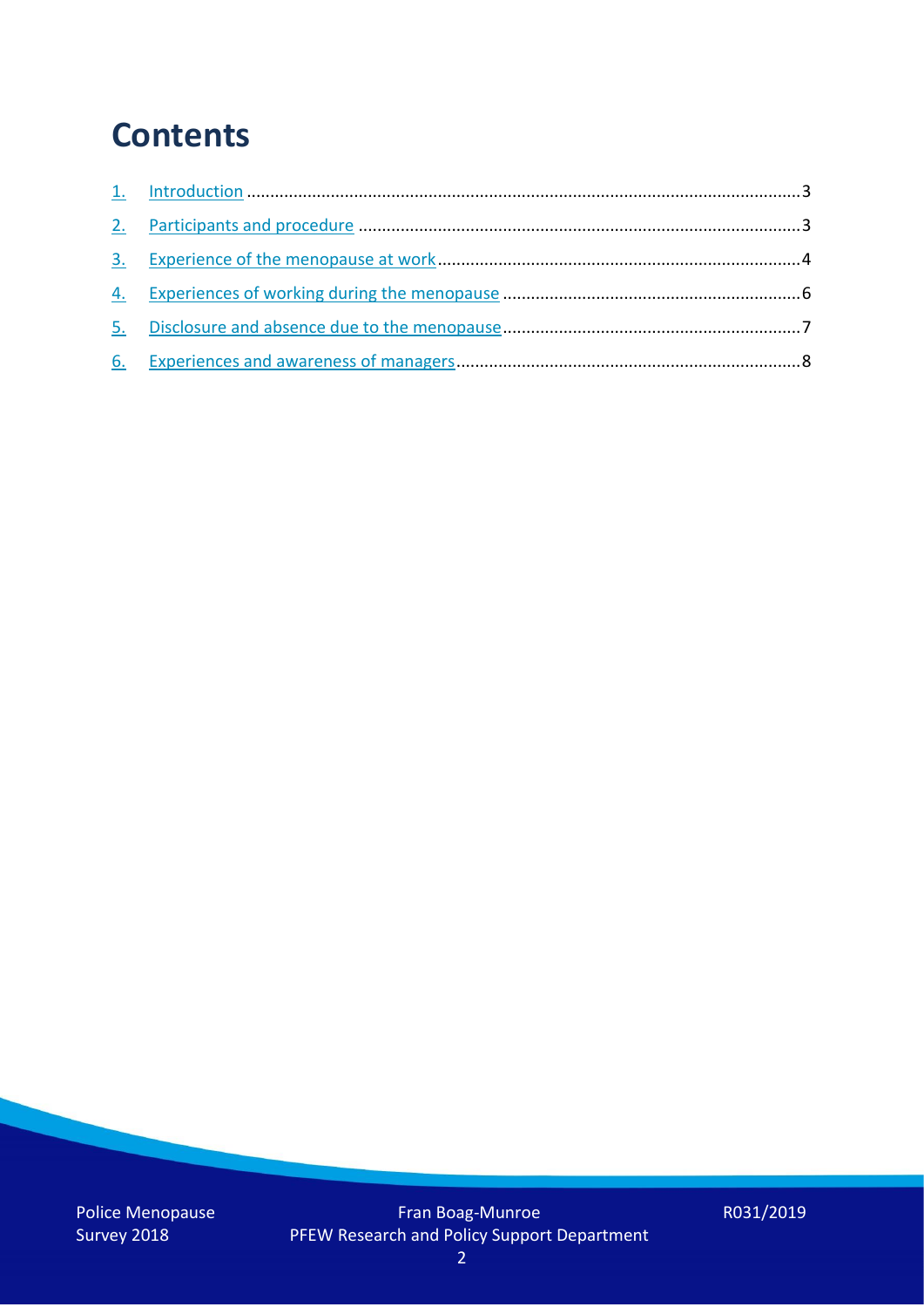# **1. Introduction**

The Menopause Survey 2018 was the first of its kind to examine the experiences and awareness of the menopause amongst police officers and police staff at a national level in England and Wales. In particular, it looked at the experiences of individuals who have either gone through or are going through the menopause and the experiences, as well as awareness of managers and supervisors in terms of supporting individuals who are going through the menopause.

This report provides an overview of some of the key findings from the survey for North Wales Police.

### **2. Participants and procedure**

Overall 167 responses were received from respondents in North Wales Police. 46% of responses were from police officers and 51% were from police staff. 105 respondents completed questions about their experiences of the menopause at work. 56 respondents answered questions relevant to line managers and supervisors (there was an overlap of 31 respondents who completed both sets of questions. A further 37 responses were received from other respondents within North Wales Police (i.e. respondents without personal experience of the menopause or managerial responsibilities. Due to the smaller number of respondents within this latter group, these responses have not been reported below, however they have been included within the national statistics.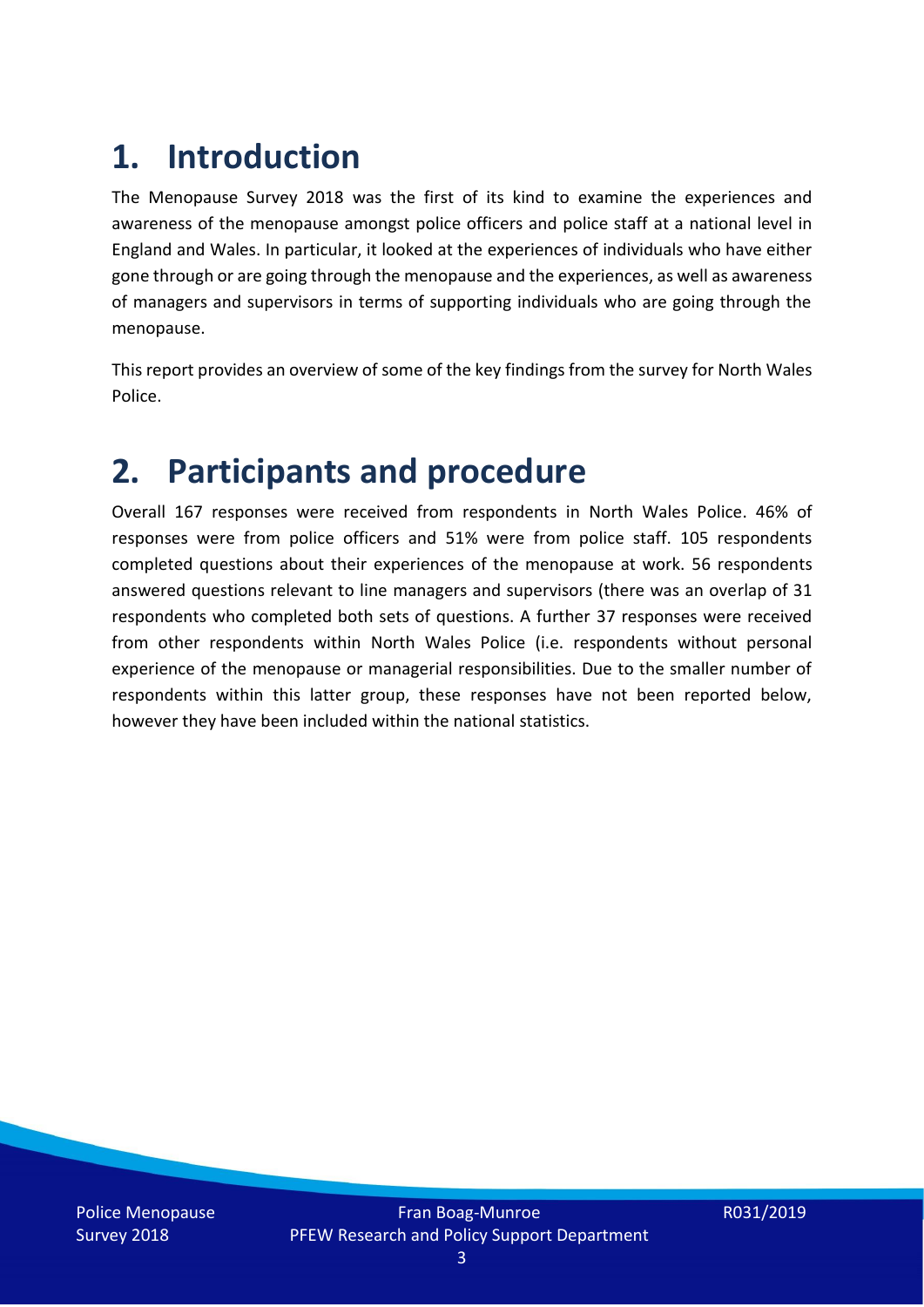### **3. Experience of the menopause at work**

71% of respondents in North Wales Police said that symptoms of the menopause were either moderately or extremely problematic. This is lower than the national average, where 76% of respondents reported that symptoms of the menopause were moderately or extremely problematic.



Respondents were asked about the aspects of their working environment that made coping with symptoms of the menopause moderately or extremely difficult. The proportion of respondents in North Wales Police who reported that these aspects of their working environment made coping moderately or extremely difficult are presented in Table 1 below, along with the corresponding proportions for the country as a whole.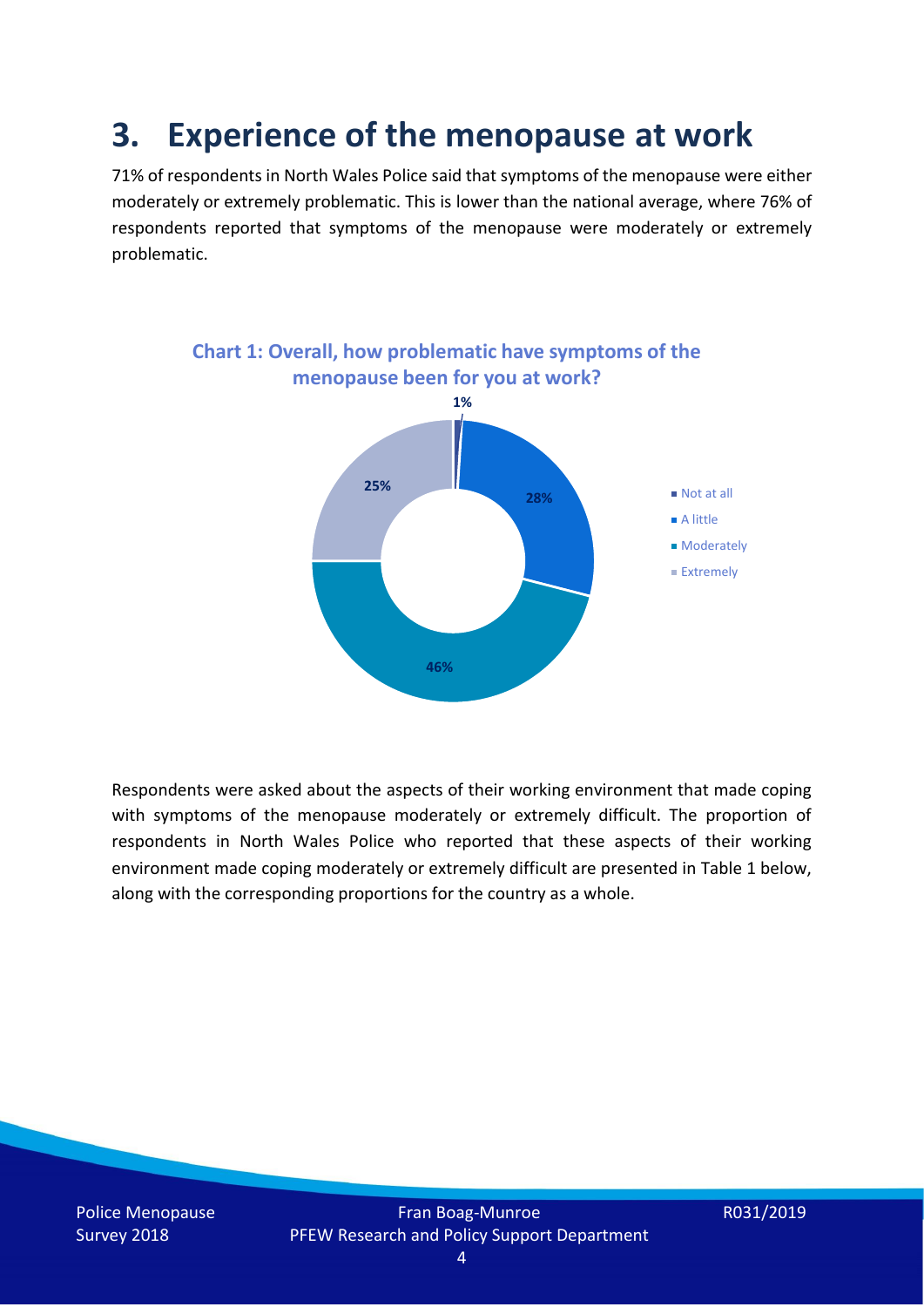Table 1: Aspects of the working environment (where applicable) that made coping with symptoms of the menopause moderately or extremely difficult

|                                   | <b>North Wales Police</b> | <b>National Sample</b> |
|-----------------------------------|---------------------------|------------------------|
| <b>Recalling detailed</b>         | 44%                       | 50%                    |
| information                       |                           |                        |
| <b>Having to work shifts</b>      | 36%                       | 33%                    |
| <b>Having fixed working hours</b> | 20%                       | 20%                    |
| The temperature of your           | 53%                       | 61%                    |
| working environment               |                           |                        |
| Inadequate opportunity to         | 46%                       | 57%                    |
| control ventilation in your       |                           |                        |
| working environment               |                           |                        |
| Inadequate access to toilet       | 14%                       | 16%                    |
| <b>facilities</b>                 |                           |                        |
| <b>Shared offices/workspaces</b>  | 19%                       | 27%                    |
| The physical demands of           | 23%                       | 26%                    |
| the job                           |                           |                        |
| The design of uniforms            | 27%                       | 23%                    |
| The pressure of tight             | 30%                       | 32%                    |
| deadlines                         |                           |                        |
| <b>Your workload</b>              | 33%                       | 38%                    |
| <b>Not being office-based</b>     | 9%                        | 9%                     |
| <b>Having to make difficult</b>   | 22%                       | 26%                    |
| decisions within your job         |                           |                        |
| <b>Having to attend formal</b>    | 18%                       | 18%                    |
| meetings                          |                           |                        |
| <b>Having to maintain your</b>    | 13%                       | 18%                    |
| position for long periods         |                           |                        |
| without relief                    |                           |                        |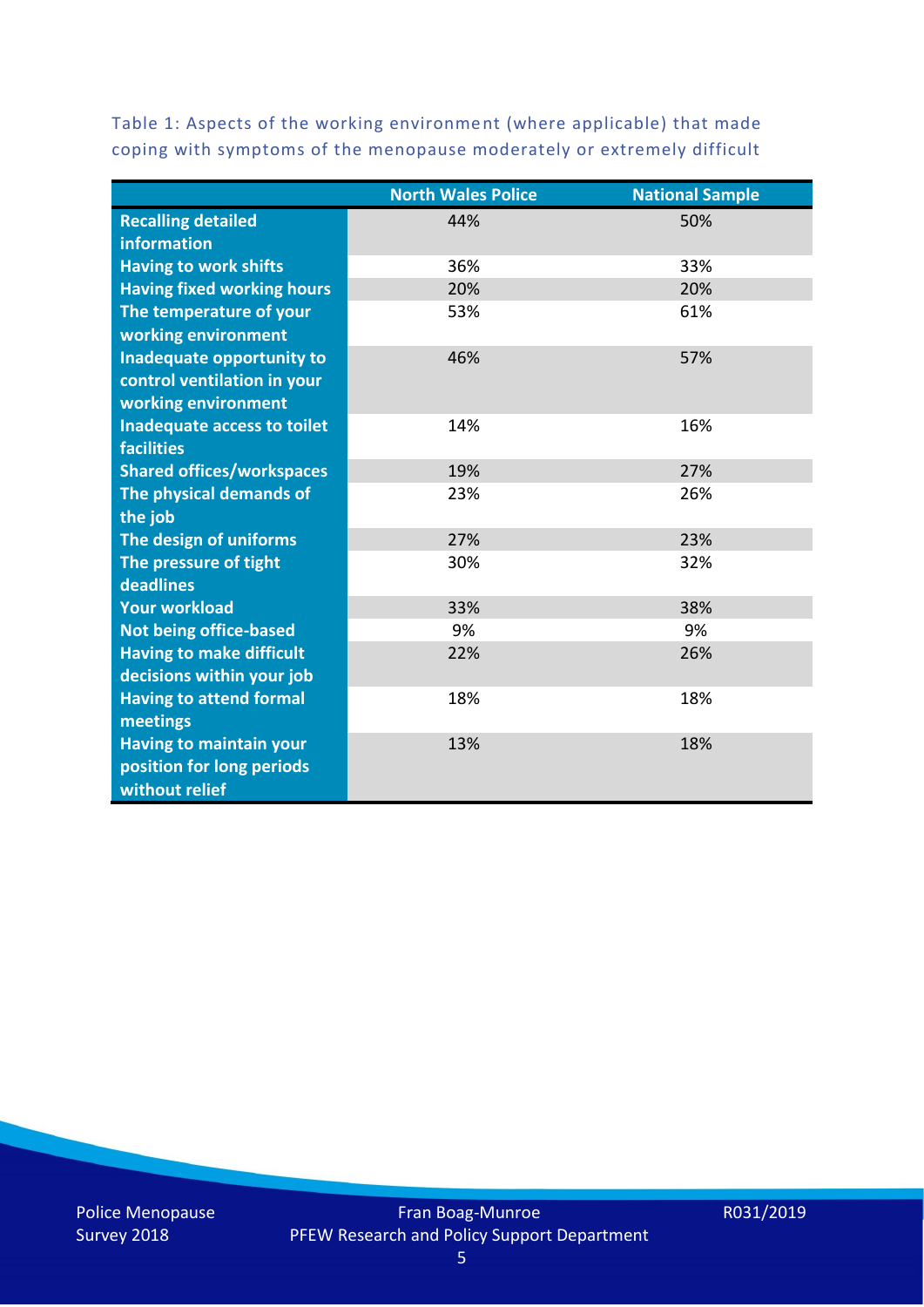## **4. Experiences of working during the**

### **menopause**

42% of respondents in North Wales Police said that they felt that their job performance had been negatively affected by the menopause. This is lower than the national sample, where 46% felt that their job performance had been negatively affected by the menopause.

20% of respondents felt that the menopause had negatively affected their manager's and colleagues' views on their competence at work. Within the national sample, 21% of respondents who had either gone through or were going through the menopause felt this way.

17% of respondents in North Wales Police said that they had considered leaving because they have found it difficult to deal with the menopause at work. This is lower than the national average, where 20% of respondents said that they had considered leaving as a result of the menopause.



#### **Chart 2: Experiences of work as a result of the menopause**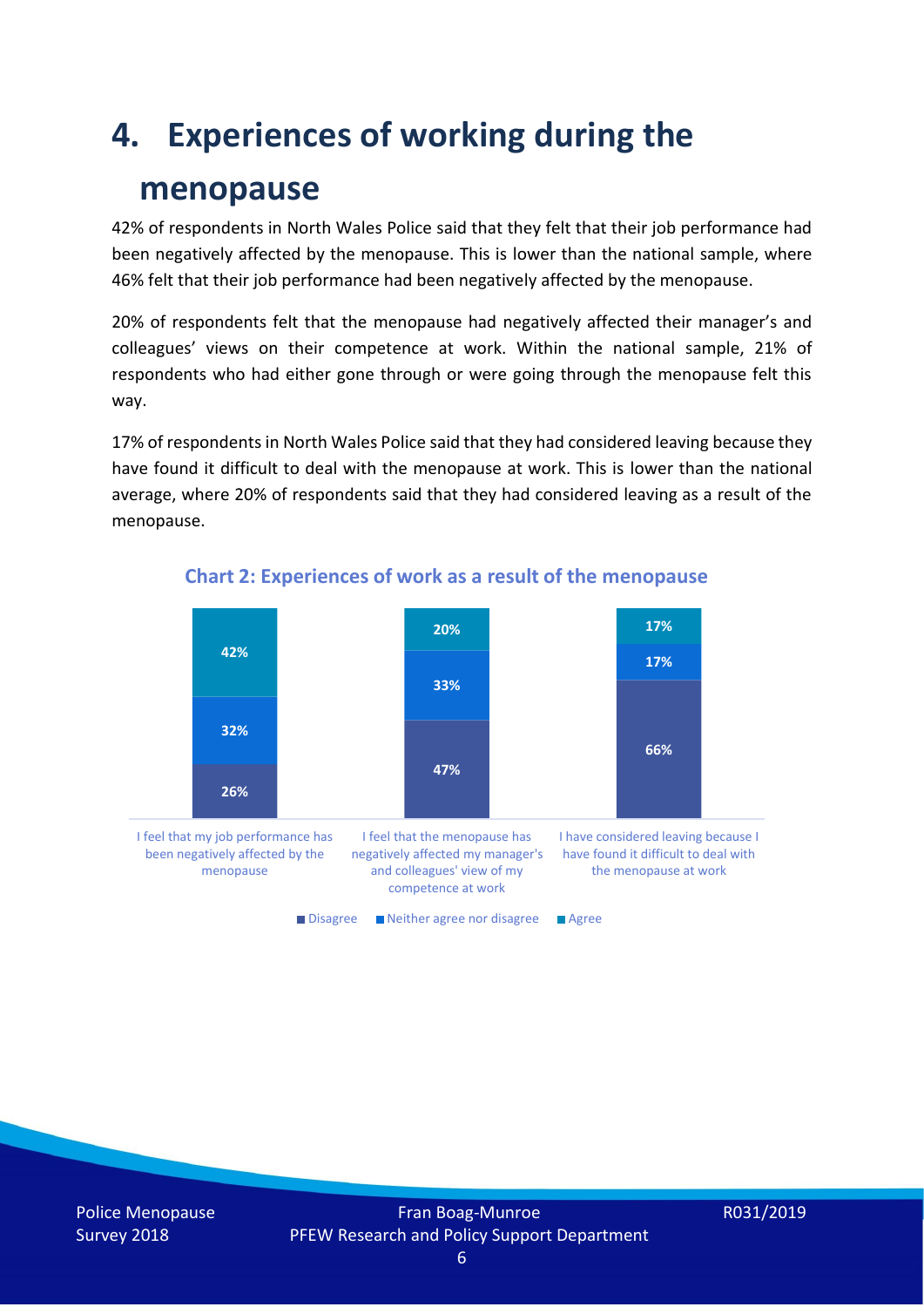## **5. Disclosure and absence due to the**

### **menopause**

52% of respondents in North Wales Police said that they had disclosed to their line manager that they were experiencing symptoms of the menopause. 47% said that they had not disclosed to their line manager (the remainder did not feel this was applicable to them). Respondents in North Wales Police were more likely to have told their line manager that they were experiencing symptoms of the menopause compared to the national sample, where 47% had disclosed to their line manager.

12% of respondents in North Wales Police said that they had taken sickness absence because they were experiencing symptoms of the menopause. In addition, 64% said that they had attended work despite feeling that they should have really taken sick leave because of their symptoms (i.e. menopause-related "presenteeism") and 28% said that they had taken annual leave or rest days to take time off because they were experiencing symptoms of the menopause (i.e. menopause-related leaveism).

Comparison of the proportions of respondents in North Wales Police reporting menopauserelated sickness absence, presenteeism and leaveism compared to the national average are presented in Table 2 below.

|                          | <b>North Wales Police</b> | <b>National Sample</b> |
|--------------------------|---------------------------|------------------------|
| Menopause-related        | 12%                       | 18%                    |
| sickness absence         |                           |                        |
| <b>Menopause-related</b> | 64%                       | 62%                    |
| presenteeism             |                           |                        |
| Menopause-related        | 28%                       | 35%                    |
| leaveism                 |                           |                        |

#### Table 2: Menopause-related sickness absence, presenteeism and leaveism